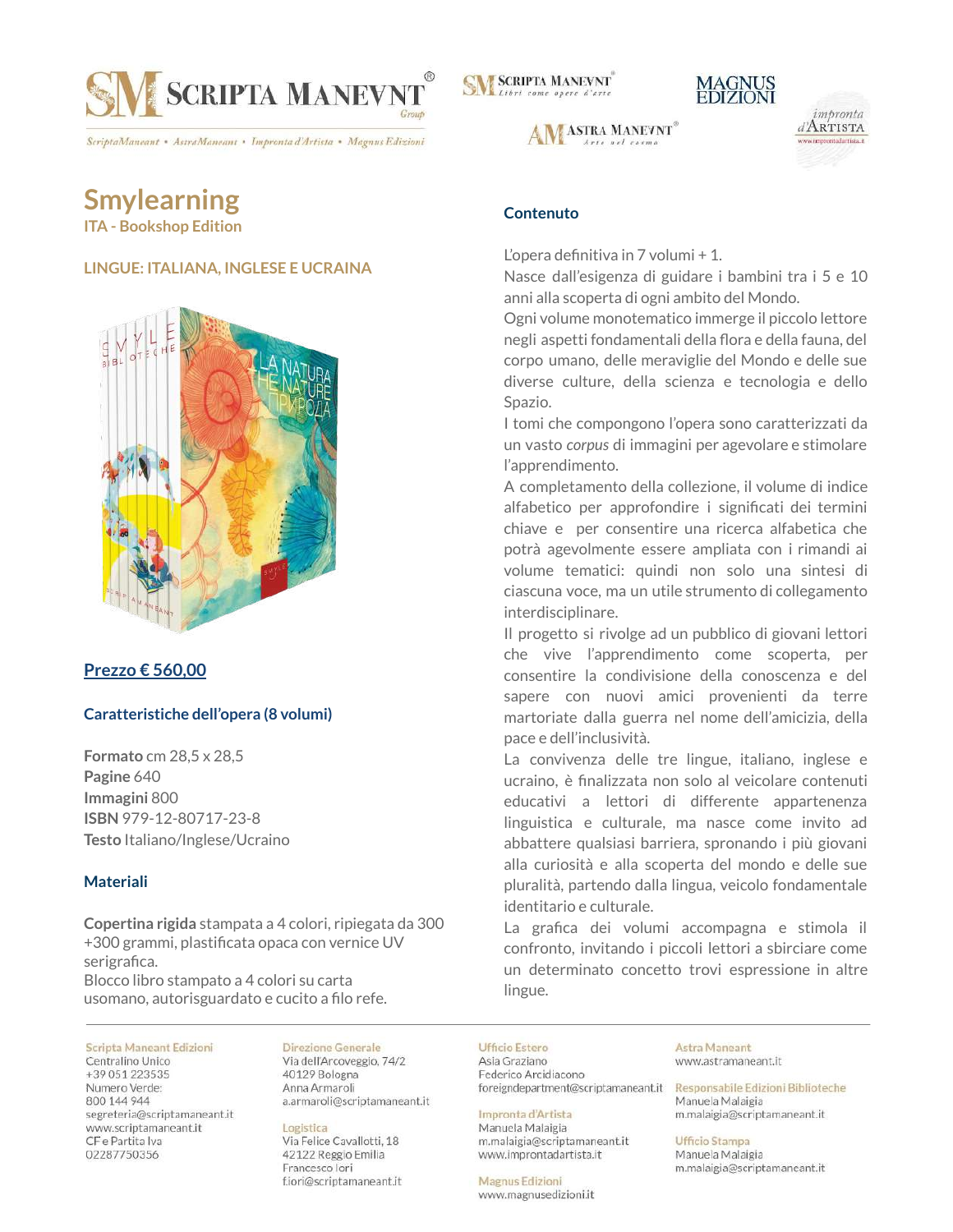

Il progetto si presta infatti anche a una lettura corale, oltre che individuale: bambini di diversa madrelingua, potranno divertirsi insieme nel gioco della scoperta, confrontandosi e stimolandosi a vicenda.

L'opera si presenta anche come strumento fondamentale nell'educazione scolastica: il plurilinguismo e la multiculturalità, aspetti che caratterizzano la nostra epoca, necessitano di strumenti adeguati, per accompagnare tutti i bambini, insieme, nel viaggio della conoscenza.

I testi aspirano a un orizzonte culturale il più ampio possibile, indagando anche culture e luoghi geograficamente più lontani, con la speranza di fornire ai lettori gli strumenti più importanti, oltre alla conoscenza: ovvero la consapevolezza della pluralità e la necessità del confronto, solide basi per la costruzione di tolleranza e pace.

#### **Progetto a cura di**

Asia Graziano, Laura Lopardo

#### **Autori**

#### **Asia Graziano** (1994)

Storica dell'arte. Operatrice in musei, biblioteche e istituzioni culturali. Ha incontrato le esigenze del mondo dell'infanzia sin dalle prime esperienze formative presso il Dipartimento Educativo del MAMbo (Museo di Arte Moderna di Bologna) e la Bologna Children's Book Fair.

#### **Laura Lopardo** (1988)

Italianista e redattrice. Ha curato progetti editoriali destinati all'infanzia che promuovono l'interdisciplinarietà tra letteratura e arti figurative contemporanee, quali SMYLE – L'arte e la Fiaba, ed è stata responsabile di progetto per l'adattamento in fiaba della Divina Commedia.

# **SM SCRIPTA MANEVNT**





#### **Piano dell'opera**

- 1) *Le piante / The Plants/ рослини*
- 2) *Gli Animali / The Animals/ тварини*
- 3) *Il Corpo Umano / The Human Body / тiло людини*
- 4) *La Terra / The Earth / планета земля*
- 5) *Curiosità dal Mondo / Curiositiesfrom the World / цiкавий свiт*
- 6) *Scienza e Tecnologia / Science and Technology / наука та технологiя*
- 7) *Lo Spazio / The Space / космос*
- 8) *Indice Alfabetico / Alphabetical Index / 3мiсt*

## **ETÀ 5-10 FONT AD ALTA LEGGIBILITÀ**

#### Scripta Maneant Edizioni

Centralino Unico +39 051 223535 Numero Verde: 800 144 944 segreteria@scriptamaneant.it www.scriptamaneant.it CF e Partita Iva 02287750356

## Direzione Generale

Via dell'Arcoveggio, 74/2 40129 Bologna Anna Armaroli a.armaroli@scriptamaneant.it

## Logistica

Via Felice Cavallotti, 18 42122 Reggio Emilia Francesco lori f.iori@scriptamaneant.it

#### **Ufficio Estero** Asia Graziano

Federico Arcidiacono foreigndepartment@scriptamaneant.it

## Impronta d'Artista

Manuela Malaigia m.malaigia@scriptamaneant.it www.improntadartista.it

**Magnus Edizioni** www.magnusedizioni.it

#### **Astra Maneant** www.astramaneant.it

Responsabile Edizioni Biblioteche Manuela Malaigia m.malaigia@scriptamaneant.it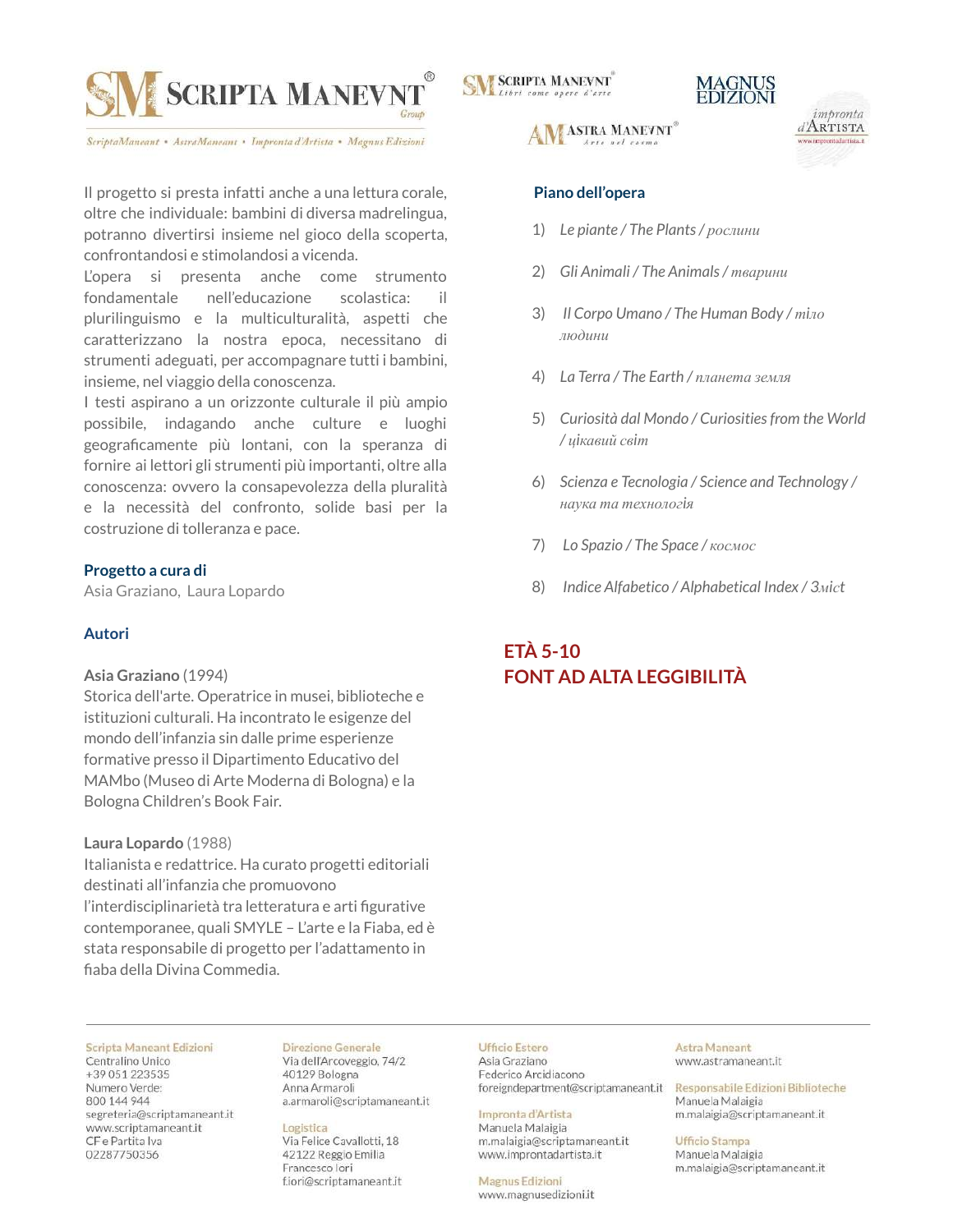

## **Smylearning**

**ENG - Bookshop Edition**

## **LANGUAGES: ITALIAN, ENGLISH AND UKRAINIAN**



## **Price € 560,00**

#### **Features of the work (8 volumes)**

**Format** 28.5 x 28.5 cm **Pages** 80 **Pictures** 100 **ISBN** 979-12-80717-23-8 **Texts** Italian/English/Ukrainian

### **Materials**

Hardcover printed in 4 colours, folded 300 +300 grams, matt plasticized with UV screen printing varnish.

Book block printed in 4 colours on paper printed in 4 colours on handmade paper, self-covered and stitched with thread.

#### Scripta Maneant Edizioni

Centralino Unico +39 051 223535 Numero Verde: 800 144 944 segreteria@scriptamaneant.it www.scriptamaneant.it CF e Partita Iva 02287750356

#### Direzione Generale Via dell'Arcoveggio, 74/2

40129 Bologna Anna Armaroli a.armaroli@scriptamaneant.it

## Logistica

Via Felice Cavallotti, 18 42122 Reggio Emilia Francesco lori f.iori@scriptamaneant.it **SM SCRIPTA MANEVNT** 





#### **Contents**

The definitive work in 7 volumes + 1.

Born from the need to guide children between 5 and 10 years of age in their discovery of every area of the World.

Each monothematic volume immerses the young reader in the fundamental aspects of flora and fauna, the human body, the wonders of the world and its different cultures, science and technology, and space. The tomes that make up the work feature a vast corpus of images to facilitate and stimulate learning.

The collection is completed by an alphabetical index to deepen the meanings of key terms and to allow an alphabetical search that can be easily extended with the references to the thematic volumes: therefore not only a summary of each item, but a useful tool for interdisciplinary connections.The project is aimed at an audience of young readers who experience learning as discovery, to enable the sharing of knowledge and learning with new friends from war-torn lands in the name of friendship, peace and inclusiveness.

The coexistence of the three languages, Italian, English and Ukrainian, is aimed not only at conveying educational content to readers of different linguistic and cultural backgrounds, but is also an invitation to break down any barriers, spurring the youngest to curiosity and discovery of the world and its pluralities, starting from language, a fundamental vehicle of identity and culture.

The volumes' graphics accompany and stimulate comparison, inviting young readers to peek at how a given concept finds expression in other languages.

In fact, the project also lends itself to choral as well as individual reading: children of different mother tongues can enjoy the game of discovery together, comparing and stimulating each other.

#### **Ufficio Estero** Asia Graziano

Federico Arcidiacono foreigndepartment@scriptamaneant.it

#### Impronta d'Artista

Manuela Malaigia m.malaigia@scriptamaneant.it www.improntadartista.it

**Magnus Edizioni** www.magnusedizioni.it

#### **Astra Maneant** www.astramaneant.it

Responsabile Edizioni Biblioteche Manuela Malaigia m.malaigia@scriptamaneant.it